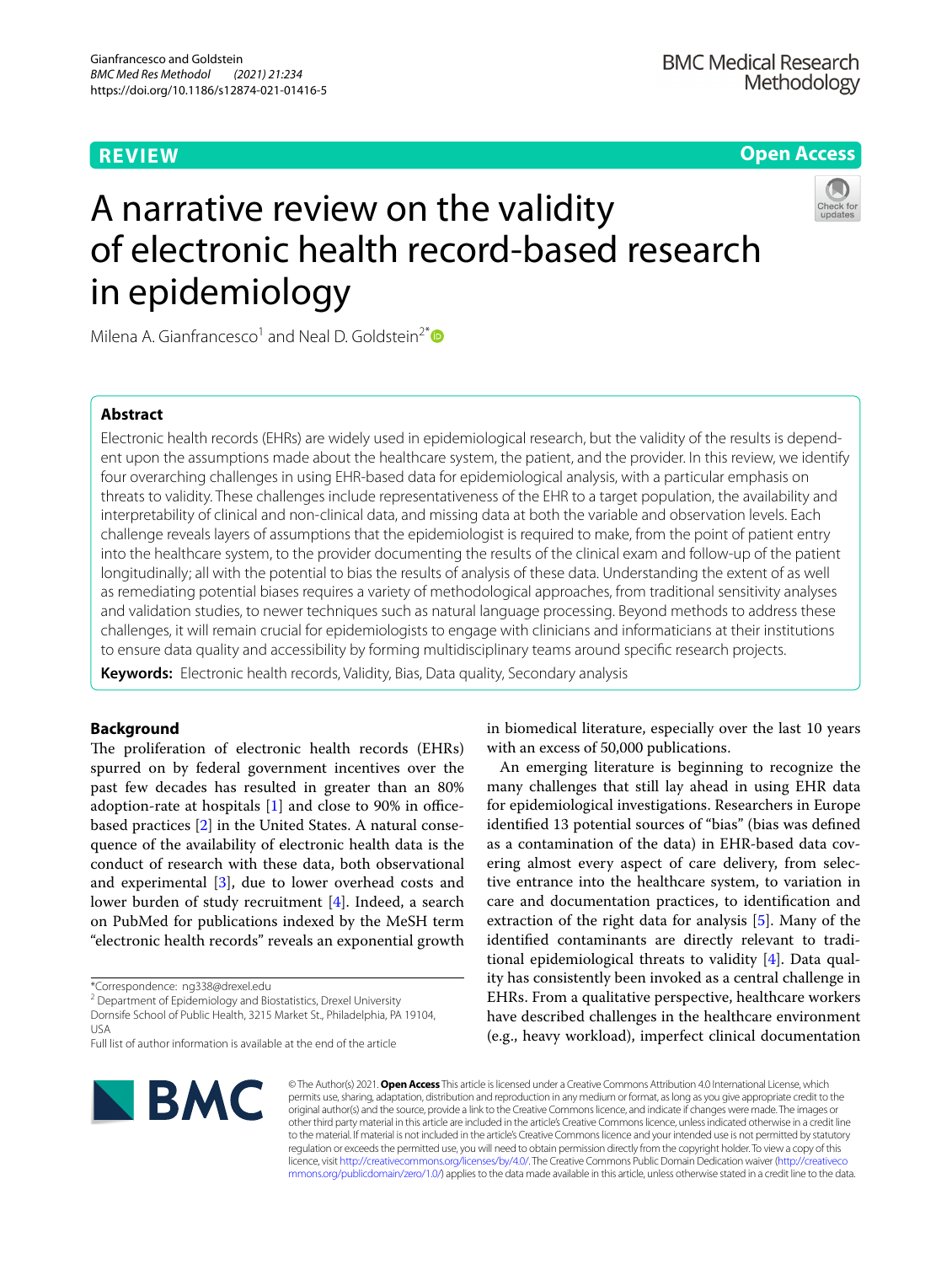practices, and concerns over data extraction and reporting tools, all of which would impact the quality of data in the EHR [\[6](#page-7-5)]. From a quantitative perspective, researchers have noted limited sensitivity of diagnostic codes in the EHR when relying on discrete codings, noting that upon a manual chart review free text felds often capture the missed information, motivating such techniques as natural language processing (NLP) [\[7](#page-7-6)]. A systematic review of EHR-based studies also identifed data quality as an overarching barrier to the use of EHRs in managing the health of the community, i.e. "population health" [[8\]](#page-7-7). Encouragingly this same review also identifed more facilitators than barriers to the use of EHRs in public health, suggesting that opportunities outweigh the challenges. Shortreed et al. further explored these opportunities discussing how EHRs can enhance pragmatic trials, bring additional sophistication to observational studies, aid in predictive modeling, and be linked together to create more comprehensive views of patients' health [\[9](#page-7-8)]. Yet, as Shortreed and others have noted, signifcant challenges still remain.

It is our intention with this narrative review to discuss some of these challenges in further detail. In particular, we focus on specifc epidemiological threats to validity -- internal and external -- and how EHR-based epidemiological research in particular can exacerbate some of these threats. We note that while there is some overlap in the challenges we discuss with traditional paper-based medical record research that has occurred for decades, the scale and scope of an EHR-based study is often well beyond what was traditionally possible in the manual chart review era and our applied examples attempt to refect this. We also describe existing and emerging approaches for remediating these potential biases as they Table [1.](#page-1-0) Our review is grounded in the healthcare system in the United States, although we expect many of the issues we describe to be applicable regardless of locale; where necessary, we have flagged our comments as specifc to the U.S.

### <span id="page-1-1"></span>**Challenge #1: Representativeness**

The selection process for how patients are captured in the EHR is complex and a function of geographic, social, demographic, and economic determinants  $[10]$  $[10]$ . This can be termed the *catchment* of the EHR. For a patient record to appear in the EHR the patient must have been registered in the system, typically to capture their demographic and billing information, and upon a clinical visit, their health details. While this process is not new to clinical epidemiology, what tends to separate EHR-based records from traditional paper-based records is the scale and scope of the data. Patient data may be available for longer periods of time longitudinally, as well as have data corresponding to interactions with multiple, potentially disparate, healthcare systems [[11\]](#page-7-10). Given the consolidation of healthcare [[12\]](#page-7-11) and aggregated views of multiple EHRs through health information networks or exchanges [[11\]](#page-7-10) the ability to have a complete view of the patients' total health is increasing. Importantly, the epidemiologist must ascertain whether the population captured within the EHR or EHR-derived data is representative of the population targeted for inference. This is particularly true under the paradigm of population health and inferring the health status of a community from EHR-based records [\[13](#page-7-12)]. For example, a study of *Clostridium difcile* infection at an urban safety net hospital in Philadelphia, Pennsylvania demonstrated notable diferences in risk

<span id="page-1-0"></span>**Table 1** A summary of the challenges faced by epidemiologists when conducting electronic health record-based research, their manifestations in terms of threats to validity, and potential solutions

| Challenge                                  | Sub-challenge                                                 | Example                                                                                  | Threat(s) to validity                         | Potential solution(s)                                                               |
|--------------------------------------------|---------------------------------------------------------------|------------------------------------------------------------------------------------------|-----------------------------------------------|-------------------------------------------------------------------------------------|
| #1 Representativeness                      |                                                               | Catchment of a federally<br>qualified health center<br>versus academic medical<br>center | Selection bias and general-<br>izability      | Comparison to external data;<br>Inverse probability weighting<br>for selection bias |
| #2 Data availability and<br>interpretation | 2.1 Billing versus Clinical ver-<br>sus Epidemiological Needs | Presence or absence of<br>diagnostic codes                                               | Information bias and con-<br>founding         | Validation study; quantitative<br>bias analysis                                     |
|                                            | 2.2 Consistency in Data and<br>Interpretation                 | Variations in reported labo-<br>ratory results                                           | Information bias and con-<br>founding         | Validation study; quantitative<br>bias analysis                                     |
|                                            | 2.3 Unstructured Data: Clini-<br>cal Notes and Reports        | Operationalizing pheno-<br>types from the encounter<br>note                              | Information Bias and con-<br>founding         | Natural language processing                                                         |
| #3 Missing measurements                    |                                                               | Socioeconomic status not<br>captured                                                     | Information or Selection<br>Bias, Confounding | Imputation, Surrogate Meas-<br>ures, Validation Study                               |
| #4 Missing visits                          | $-$                                                           | Lack of longitudinal view of<br>patient                                                  | Information or Selection<br><b>Bias</b>       | Imputation, Surrogate Meas-<br>ures, Validation Study                               |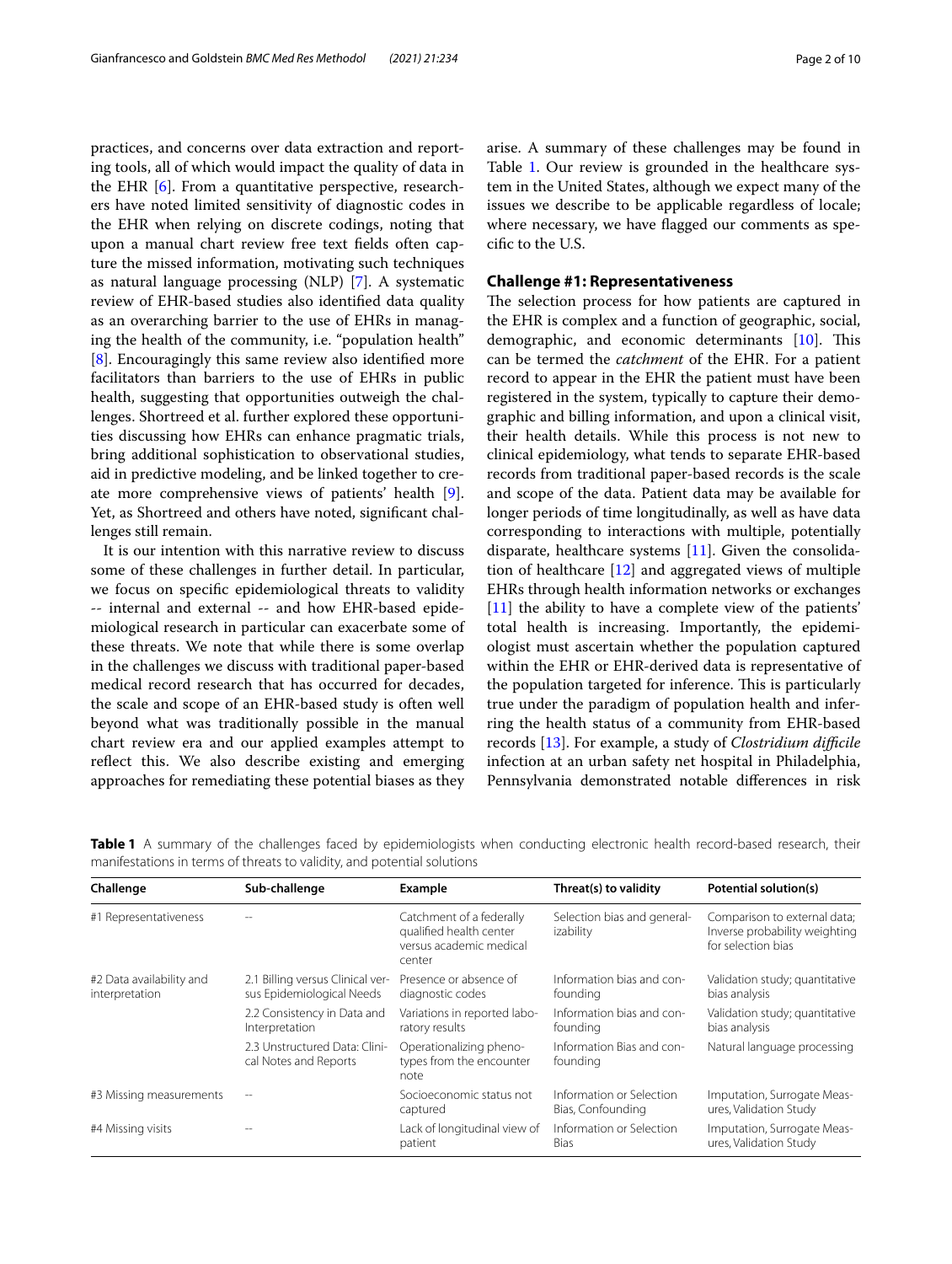factors in the hospital's EHR compared to national surveillance data, suggesting how catchment can infuence epidemiologic measures [\[14\]](#page-7-13). Even health-related data captured through health information exchanges may be incomplete [[15\]](#page-7-14).

Several hypothetical study settings can further help the epidemiologist appreciate the relationship between representativeness and validity in EHR research. In the frst hypothetical, an EHR-based study is conducted from a single-location federally qualifed health center, and in the second hypothetical, an EHR-based study is conducted from a large academic health system. Suppose both studies occur in the same geographic area. It is reasonable to believe the patient populations captured in both EHRs will be quite diferent and the catchment process could lead to divergent estimates of disease or risk factor prevalence. The large academic health system may be less likely to capture primary care visits, as specialty care may drive the preponderance of patient encounters. However, this is not a bias *per se*: if the target of inference from these two hypothetical EHR-based studies is the local community, then selection bias becomes a distinct possibility. The epidemiologist must also consider the potential for generalizability and transportability -- two facets of external validity that respectively relate to the extrapolation of study fndings to the source population or a diferent population altogether -- if there are unmeasured efect modifers, treatment interference, or compound treatments in the community targeted for inference [\[16\]](#page-7-15).

There are several approaches for ascertaining representativeness of EHR-based data. Comparing the EHRderived sample to Census estimates of demography is straightforward but has several important limitations. First, as previously described, the catchment process may be driven by discordant geographical areas, especially for specialty care settings. Second and third, the EHR may have limited or inaccurate information on socioeconomic status, race, and ethnicity that one may wish to compare [\[17](#page-7-16), [18](#page-7-17)], and conversely the Census has limited estimates of health, chiefy disability, fertility, and insurance and payments [[19](#page-7-18)]. If selection bias is suspected as a result of missing visits in a longitudinal study [[20\]](#page-7-19) or the catchment process in a cross-sectional study [\[21](#page-7-20)], using inverse probability weighting may remediate its infuence. Comparing the weighted estimates to the original, non-weighted estimates provides insight into diferences in the study participants. In the population health paradigm whereby the EHR is used as a surveillance tool to identify community health disparities [\[13](#page-7-12)], one also needs to be concerned about representativeness. There are emerging approaches for producing such small area community estimates from large observational datasets [[22](#page-7-21), [23\]](#page-8-0). Conceivably, these approaches may also be useful for identifying issues of representativeness, for example by comparing stratifed estimates across sociodemographic or other factors that may relate to catchment. Approaches for issues concerning representativeness specifcally as it applies to external validity may be found in these references [[24](#page-8-1), [25\]](#page-8-2).

# <span id="page-2-0"></span>**Challenge #2: Data availability and interpretation Sub-challenge #2.1: Billing versus clinical**

## **versus epidemiological needs**

There is an inherent tension in the use of EHR-based data for research purposes: the EHR was never originally designed for research. In the U.S., the Health Information Technology for Economic and Clinical Health Act, which promoted EHRs as a platform for comparative efectiveness research, was an attempt to address this defciency [[26\]](#page-8-3). A brief history of the evolution of the modern EHR reveals a technology that was optimized for capturing health details relevant for billing, scheduling, and clinical record keeping [\[27](#page-8-4)]. As such, the availability of data for fundamental markers of upstream health that are important for identifying inequities, such as socioeconomic status, race, ethnicity, and other social determinants of health (SDOH), may be insufficiently captured in the EHR [[17,](#page-7-16) [18\]](#page-7-17). Similarly, behavioral risk factors, such as being a sexual minority person, have historically been insufficiently recorded as discrete variables. It is only recently that such data are beginning to be captured in the EHR [\[28](#page-8-5), [29](#page-8-6)], or techniques such as NLP have made it possible to extract these details when stored in free text notes (described further in ["Unstructured data: clinical](#page-4-0)  [notes and reports](#page-4-0)" section).

As an example, assessing clinical morbidities in the EHR may be done on the basis of extracting appropriate International Classifcation of Diseases (ICD) codes, used for billing and reimbursement in the U.S. These codes are known to have low sensitivity despite high specifcity for accurate diagnostic status [[30,](#page-8-7) [31\]](#page-8-8). Expressed as predictive values, which depend upon prevalence, presence of a diagnostic code is a likely indicator of a disease state, whereas absence of a diagnostic code is a less reliable indicator of the absence of that morbidity. There may further be variation by clinical domain in that ICD codes may exist but not be used in some specialties [[32\]](#page-8-9), variation by coding vocabulary such as the use of SNOMED for clinical documentation versus ICD for billing necessitating an ontology mapper [\[33](#page-8-10)], and variation by the use of "rule-out" diagnostic codes resulting in false-positive diagnoses [[34–](#page-8-11)[36](#page-8-12)]. Relatedly is the notion of upcoding, or the billing of tests, procedures, or diagnoses to receive infated reimbursement, which, although posited to be problematic in EHRs [\[37](#page-8-13)] in at least one study, has not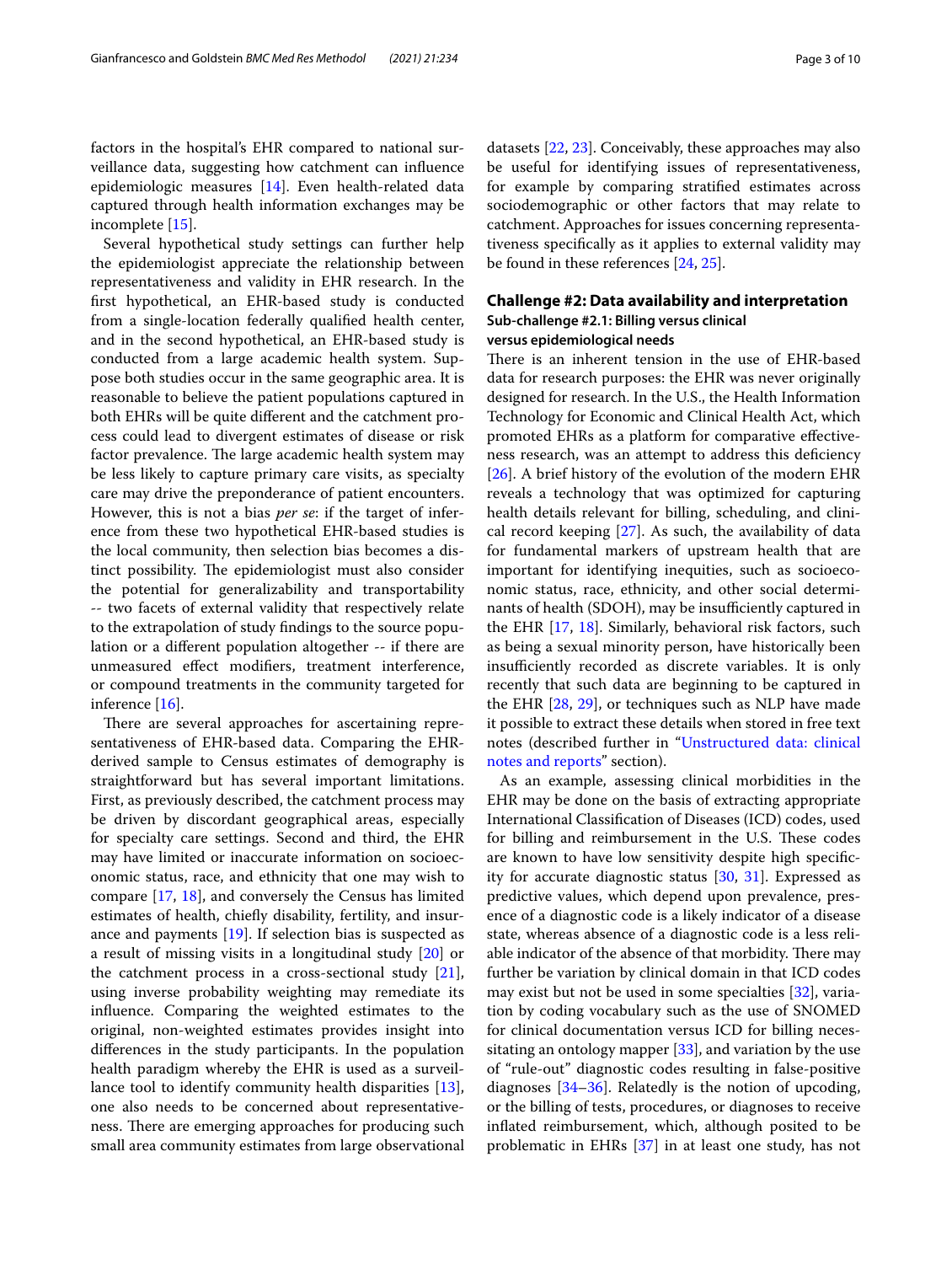been shown to have occurred [\[38](#page-8-14)]. In the U.S., the billing and reimbursement model, such as fee-for-service versus managed care, may result in varying diagnostic code sensitivities and specifcities, especially if upcoding is occurring [\[39](#page-8-15)]. In short, there is potential for misclassifcation of key health data in the EHR.

Misclassifcation can potentially be addressed through a validation study (resources permitting) or application of quantitative bias analysis, and there is a rich literature regarding the treatment of misclassifed data in statistics and epidemiology. Readers are referred to these texts as a starting point [\[40,](#page-8-16) [41](#page-8-17)]. Duda et al. and Shepherd et al. have described an innovative data audit approach applicable to secondary analysis of observational data, such as EHR-derived data, that incorporates the audit error rate directly in the regression analysis to reduce information bias [[42](#page-8-18), [43\]](#page-8-19). Outside of methodological tricks in the face of imperfect data, researchers must proactively engage with clinical and informatics colleagues to ensure that the right data for the research interests are available and accessible.

#### **Sub-challenge #2.2: Consistency in data and interpretation**

For the epidemiologist, abstracting data from the EHR into a research-ready analytic dataset presents a host of complications surrounding data availability, consistency and interpretation. It is easy to confate the total volume of data in the EHR with data that are usable for research, however expectations should be tempered. Weiskopf et al. have noted such challenges for the researcher: in their study, less than 50% of patient records had "complete" data for research purposes per their four defnitions of completeness [[44](#page-8-20)]. Decisions made about the treatment of incomplete data can induce selection bias or impact precision of estimates (see Challenges [#1,](#page-1-1) [#3](#page-4-1), and  $#4$ ). The COVID-19 pandemic has further demonstrated the challenge of obtaining research data from EHRs across multiple health systems [\[45\]](#page-8-21). On the other hand, EHRs have a key advantage of providing near realtime data as opposed to many epidemiological studies that have a specifc endpoint or are retrospective in nature. Such real-time data availability was leveraged during COVID-19 to help healthcare systems manage their pandemic response [[46](#page-8-22), [47\]](#page-8-23). Logistical and technical issues aside, healthcare and documentation practices are nuanced to their local environments. In fact, researchers have demonstrated how the same research question analyzed in distinct clinical databases can yield diferent results [\[48](#page-8-24)].

Once the data are obtained, choices regarding operationalization of variables have the potential to induce information bias. Several hypothetical examples can help demonstrate this point. As a frst example, diferences in laboratory reporting may result in measurement error or misclassifcation. While the order for a particular laboratory assay is likely consistent within the healthcare system, patients frequently have a choice where to have that order fulflled. Given the breadth of assays and reporting diferences that may difer lab to lab [[49](#page-8-25)], it is possible that the researcher working with the raw data may not consider all possible permutations. In other words, there may be lack of consistency in the reporting of the assay results. As a second example, raw clinical data requires interpretation to become actionable. A researcher interested in capturing a patient's Charlson comorbidity index, which is based on 16 potential diagnoses plus the patient's age [\[50](#page-8-26)], may never fnd such a variable in the EHR. Rather, this would require operationalization based on the raw data, each of which may be misclassifed. Use of such composite measures introduces the notion of "diferential item functioning", whereby a summary indicator of a complexly measured health phenomenon may differ from group to group  $[51]$  $[51]$ . In this case, as opposed to a measurement error bias, this is one of residual confounding in that a key (unmeasured) variable is driving the diferences. Remediation of these threats to validity may involve validation studies to determine the accuracy of a particular classifer, sensitivity analysis employing alternative interpretations when the raw data are available, and omitting or imputing biased or latent variables [[40,](#page-8-16) [41,](#page-8-17) [52](#page-8-28)]. Importantly, in all cases, the epidemiologists should work with the various health care providers and personnel who have measured and recorded the data present in the EHR, as they likely understand it best.

Furthermore and related to "Billing versus Clinical versus Epidemiological Needs" section, the healthcare system in the U.S. is fragmented with multiple payers, both public and private, potentially exacerbating the data quality issues we describe, especially when linking data across healthcare systems. Single payer systems have enabled large and near-complete population-based studies due to data availability and consistency [\[53](#page-8-29)[–55\]](#page-8-30). Data may also be inconsistent for retrospective longitudinal studies spanning many years if there have been changes to coding standards or practices over time, for example due to the transition from ICD-9 to ICD-10 largely occurring in the mid 2010s or the adoption of the Patient Protection and Afordable Care Act in the U.S. in 2010 with its accompanying changes in billing. Exploratory data analysis may reveal unexpected diferences in key variables, by place or time, and recoding, when possible, can enforce consistency.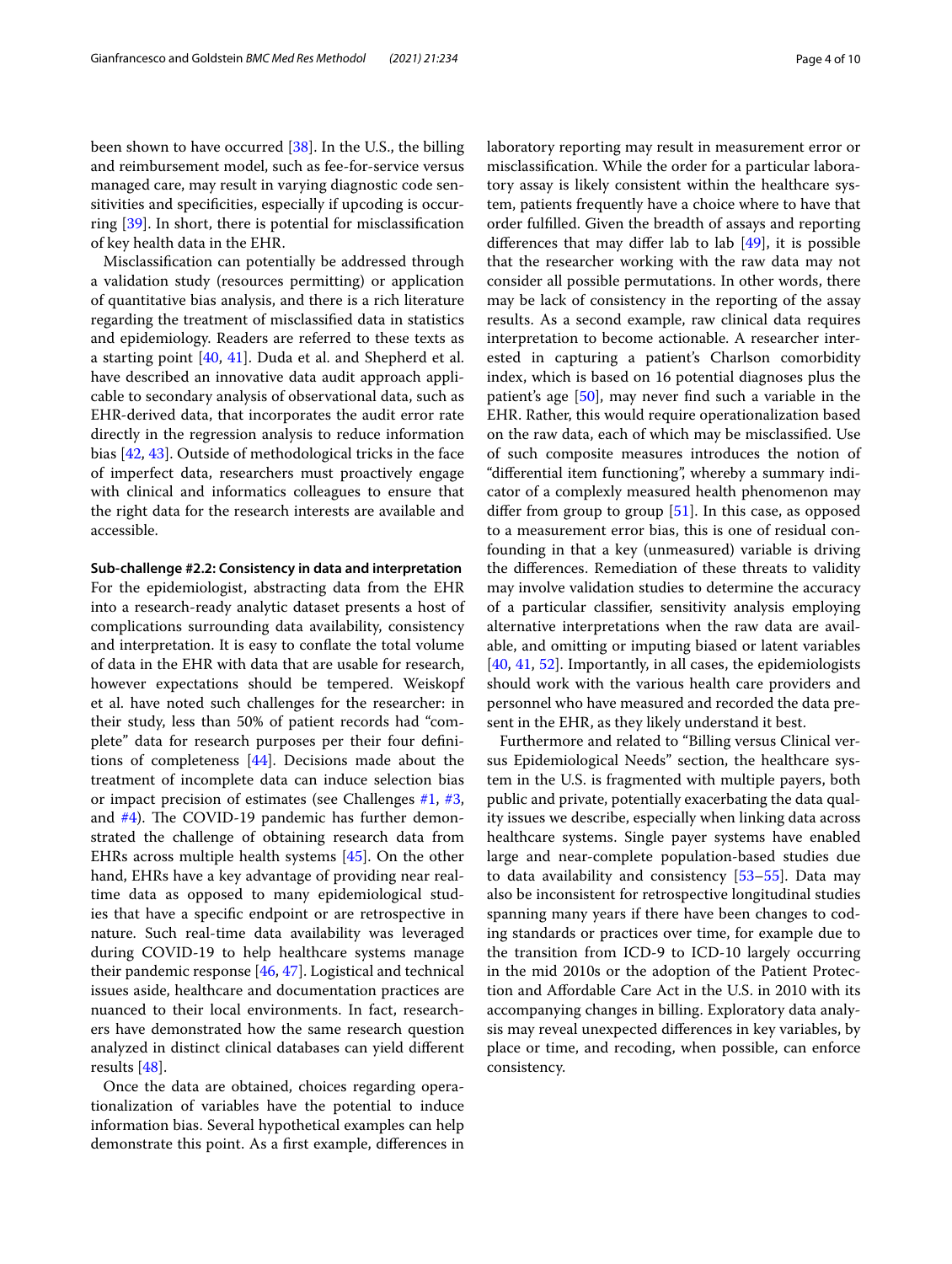## <span id="page-4-0"></span>**Sub-challenge #2.3: Unstructured data: clinical notes and reports**

There may also be scenarios where structured data felds, while available, are not traditionally or consistently used within a given medical center or by a given provider. For example, reporting of adverse events of medications, disease symptoms, and vaccinations or hospitalizations occurring at diferent facility/health networks may not always be entered by providers in structured EHR felds. Instead, these types of patient experiences may be more likely to be documented in an unstructured clinical note, report (e.g. pathology or radiology report), or scanned document. Therefore, reliance on structured data to identify and study such issues may result in underestimation and potentially biased results.

Advances in NLP currently allow for information to be extracted from unstructured clinical notes and text felds in a reliable and accurate manner using computational methods. NLP utilizes a range of diferent statistical, machine learning, and linguistic techniques, and when applied to EHR data, has the potential to facilitate more accurate detection of events not traditionally located or consistently used in structured felds. Various NLP methods can be implemented in medical text analysis, ranging from simplistic and fast term recognition systems to more advanced, commercial NLP systems [[56](#page-8-31)]. Several studies have successfully utilized text mining to extract information on a variety of health-related issues within clinical notes, such as opioid use [[57\]](#page-8-32), adverse events [[58,](#page-8-33) [59\]](#page-8-34), symptoms (e.g., shortness of breath, depression, pain)  $[60]$  $[60]$ , and disease phenotype information documented in pathology or radiology reports, including cancer stage, histology, and tumor grade [\[61](#page-8-36)], and lupus nephritis [\[32\]](#page-8-9). It is worth noting that scanned documents involve an additional layer of computation, relying on techniques such as optical character recognition, before NLP can be applied.

Hybrid approaches that combine both narrative and structured data, such as ICD codes, to improve accuracy of detecting phenotypes have also demonstrated high performance. Banerji et al. found that using ICD-9 codes to identify allergic drug reactions in the EHR had a positive predictive value of 46%, while an NLP algorithm in conjunction with ICD-9 codes resulted in a positive predictive value of 86%; negative predictive value also increased in the combined algorithm (76%) compared to ICD-9 codes alone (39%) [[62\]](#page-8-37). In another example, researchers found that the combination of unstructured clinical notes with structured data for prediction tasks involving in-hospital mortality and 30-day hospital readmission outperformed models using either clinical notes or structured data alone [\[63](#page-8-38)]. As we move forward in analyzing EHR data, it will be important to take advantage of the wealth of information buried in unstructured data to assist in phenotyping patient characteristics and outcomes, capture missing confounders used in multivariate analyses, and develop prediction models.

#### <span id="page-4-1"></span>**Challenge #3: Missing measurements**

While clinical notes may be useful to recover incomplete information from structured data felds, it may be the case that certain variables are not collected within the EHR at all. As mentioned above, it is important to remember that EHRs were not developed as a research tool (see "[Billing versus clinical versus epidemiologi](#page-2-0)[cal needs"](#page-2-0) section), and important variables often used in epidemiologic research may not be typically included in EHRs including socioeconomic status (education, income, occupation) and SDOH [[17,](#page-7-16) [18](#page-7-17)]. Depending upon the interest of the provider or clinical importance placed upon a given variable, this information may be included in clinical notes. While NLP could be used to capture these variables, because they may not be consistently captured, there may be bias in identifying those with a positive mention as a positive case and those with no mention as a negative case. For example, if a given provider inquires about homelessness of a patient based on knowledge of the patient's situation or other external factors and documents this in the clinical note, we have greater assurance that this is a true positive case. However, lack of mention of homelessness in a clinical note should not be assumed as a true negative case for several reasons: not all providers may feel comfortable asking about and/or documenting homelessness, they may not deem this variable worth noting, or implicit bias among clinicians may afect what is captured. As a result, such cases (i.e. no mention of homelessness) may be incorrectly identifed as "not homeless," leading to selection bias should a researcher form a cohort exclusively of patients who are identifed as homeless in the EHR.

Not adjusting for certain measurements missing from EHR data can also lead to biased results if the measurement is an important confounder. Consider the example of distinguishing between prevalent and incident cases of disease when examining associations between disease treatments and patient outcomes  $[64]$ . The first date of an ICD code entered for a given patient may not necessarily be the true date of diagnosis, but rather documentation of an existing diagnosis. This limits the ability to adjust for disease duration, which may be an important confounder in studies comparing various treatments with patient outcomes over time, and may also lead to reverse causality if disease sequalae are assumed to be risk factors.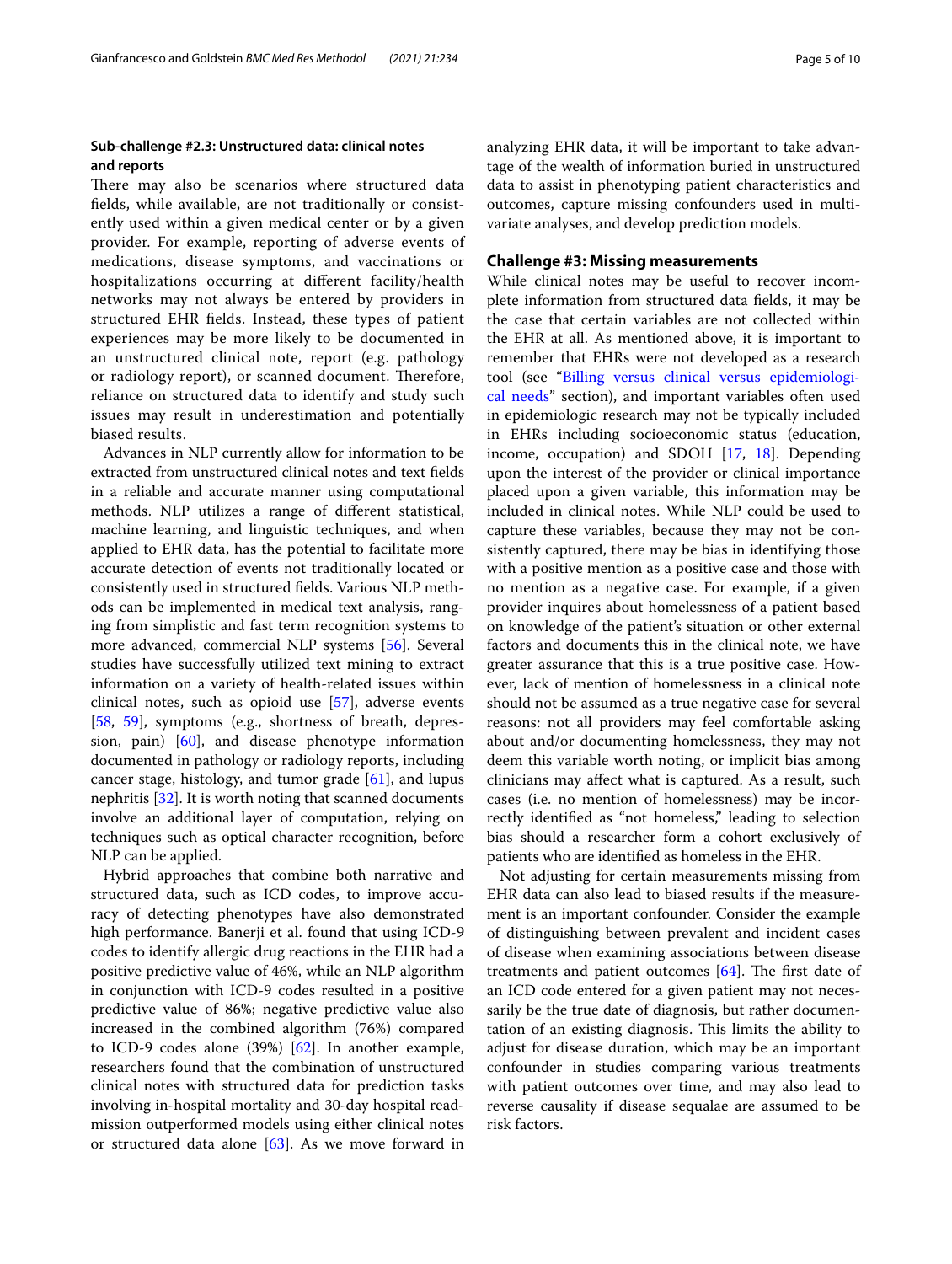Methods to supplement EHR data with external data have been used to capture missing information. These methods may include imputation if information (e.g. race, lab values) is collected on a subset of patients within the EHR. It is important to examine whether missingness occurs completely at random or at random ("ignorable"), or not at random ("non-ignorable"), using the data available to determine factors associated with missingness, which will also inform the best imputation strategy to pursue, if any [\[65](#page-8-40), [66](#page-8-41)]. As an example, suppose we are interested in ascertaining a patient's BMI from the EHR. If men were less likely to have BMI measured than women, the probability of missing data (BMI) depends on the observed data (gender) and may therefore be predictable and imputable. On the other hand, suppose underweight individuals were less likely to have BMI measured; the probability of missing data depends on its own value, and as such is non-predictable and may require a validation study to confrm. Alternatively to imputing missing data, surrogate measures may be used, such as inferring area-based SES indicators, including median household income, percent poverty, or area deprivation index, by zip code [\[67](#page-8-42), [68](#page-8-43)]. Lastly, validation studies utilizing external datasets may prove helpful, such as supplementing EHR data with claims data that may be available for a subset of patients (see [Challenge #4\)](#page-5-0).

As EHRs are increasingly being used for research, there are active pushes to include more structured data felds that are important to population health research, such as SDOH [\[69](#page-8-44)]. Inclusion of such factors are likely to result in improved patient care and outcomes, through increased precision in disease diagnosis, more efective shared decision making, identifcation of risk factors, and tailoring services to a given population's needs [\[70](#page-8-45)]. In fact, a recent review found that when individual level SDOH were included in predictive modeling, they overwhelmingly improved performance in medication adherence, risk of hospitalization, 30-day rehospitalizations, suicide attempts, and other healthcare services [\[71](#page-9-0)]. Whether or not these felds will be utilized after their inclusion in the EHR may ultimately depend upon federal and state incentives, as well as support from local stakeholders, and this does not address historic, retrospective analyses of these data.

#### <span id="page-5-0"></span>**Challenge #4: Missing visits**

Beyond missing variable data that may not be captured during a clinical encounter, either through structured data or clinical notes, there also may be missing information for a patient as a whole. This can occur in a variety of ways; for example, a patient may have one or two documented visits in the EHR and then is never seen again (i.e. right censoring due to lost to follow-up), or a patient is referred from elsewhere to seek specialty care, with no information captured regarding other external issues (i.e. left censoring). This may be especially common in circumstances where a given EHR is more likely to capture specialty clinics versus primary care (see [Challenge](#page-1-1)  [#1\)](#page-1-1). A third scenario may include patients who appear, then are not observed for a long period of time, and then reappear: this case is particularly problematic as it may appear the patient was never lost to follow up but simply had fewer visits. In any of these scenarios, a researcher will lack a holistic view of the patient's experiences, diagnoses, results, and more. As discussed above, assuming absence of a diagnostic code as absence of disease may lead to information and/or selection bias. Further, it has been demonstrated that one key source of bias in EHRs is "informed presence" bias, where those with more medical encounters are more likely to be diagnosed with various conditions (similar to Berkson's bias) [[72\]](#page-9-1).

Several solutions to these issues have been proposed. For example, it is common for EHR studies to condition on observation time (i.e.  $\geq$ n visits required to be eligible into cohort); however, this may exclude a substantial amount of patients with certain characteristics, incurring a selection bias or limiting the generalizability of study fndings (see [Challenge #1](#page-1-1)). Other strategies attempt to account for missing visit biases through longitudinal imputation approaches; for example, if a patient missed a visit, a disease activity score can be imputed for that point in time, given other data points [\[73,](#page-9-2) [74](#page-9-3)]. Surrogate measures may also be used to infer patient outcomes, such as controlling for "informative" missingness as an indicator variable or using actual number of missed visits that were scheduled as a proxy for external circumstances infuencing care [\[20](#page-7-19)]. To address "informed presence" bias described above, conditioning on the number of healthcare encounters may be appropriate [\[72](#page-9-1)]. Understanding the reason for the missing visit may help identify the best course of action and before imputing, one should be able to identify the type of missingness, whether "informative" or not [[65](#page-8-40), [66](#page-8-41)]. For example, if distance to a healthcare location is related to appointment attendance, being able to account for this in analysis would be important: researchers have shown how the catchment of a healthcare facility can induce selection bias [[21](#page-7-20)]. Relatedly, as telehealth becomes more common fueled by the COVID-19 pandemic [[75,](#page-9-4) [76\]](#page-9-5), virtual visits may generate missingness of data recorded in the presence of a provider (e.g., blood pressure if the patient does not have access to a sphygmomanometer; see [Challenge #3\)](#page-4-1), or necessitate a stratifed analysis by visit type to assess for efect modifcation.

Another common approach is to supplement EHR information with external data sources, such as insurance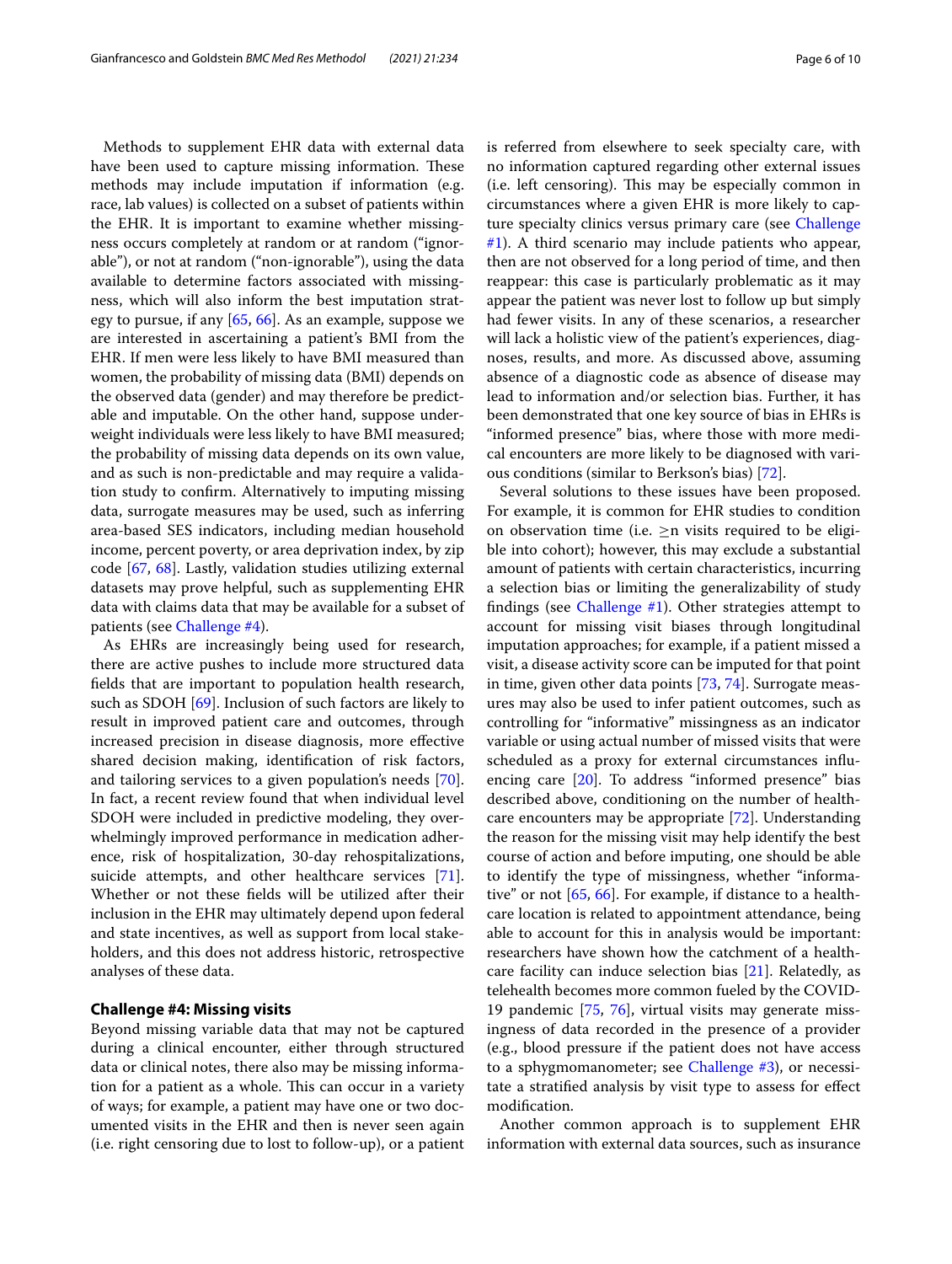claims data, when available. Unlike a given EHR, claims data are able to capture a patient's interaction with the health care system across organizations, and additionally includes pharmacy data such as if a prescription was flled or reflled. Often researchers examine a subset of patients eligible for Medicaid/Medicare and compare what is documented in claims with information available in the EHR  $[77]$ . That is, are there additional medications, diagnoses, hospitalizations found in the claims dataset that were not present in the EHR. In a study by Franklin et al., researchers utilized a linked database of Medicare Advantage claims and comprehensive EHR data from a multi-specialty outpatient practice to determine which dataset would be more accurate in predicting medication adherence [\[77](#page-9-6)]. They found that both datasets were comparable in identifying those with poor adherence, though each dataset incorporated diferent variables.

While validation studies such as those using claims data allow researchers to gain an understanding as to how accurate and complete a given EHR is, this may only be limited to the specifc subpopulation examined (i.e. those eligible for Medicaid, or those over 65 years for Medicare). One study examined congruence between EHR of a community health center and Medicaid claims with respect to diabetes  $[78]$ . They found that patients who were older, male, Spanish-speaking, above the federal poverty level, or who had discontinuous insurance were more likely to have services documented in the EHR as compared to Medicaid claims data. Therefore, while claims data may help supplement and validate information in the EHR, on their own they may underestimate care in certain populations.

#### **Discussion**

Research utilizing EHR data has undoubtedly positively impacted the feld of public health through its ability to provide large-scale, longitudinal data on a diverse set of patients, and will continue to do so in the future as more epidemiologists take advantage of this data source. EHR data's ability to capture individuals that traditionally aren't included in clinical trials, cohort studies, and even claims datasets allows researchers to measure longitudinal outcomes in patients and perhaps change the understanding of potential risk factors.

However, as outlined in this review, there are important caveats to EHR analysis that need to be taken into account; failure to do so may threaten study validity. The representativeness of EHR data depends on the catchment area of the center and corresponding target population. Tools are available to evaluate and remedy these issues, which are critical to study validity as well as extrapolation of study fndings. Data availability and interpretation, missing measurements, and missing visits are also key challenges, as EHRs were not specifcally developed for research purposes, despite their common use for such. Taking advantage of all available EHR data, whether it be structured or unstructured felds through NLP, will be important in understanding the patient experience and identifying key phenotypes. Beyond methods to address these concerns, it will remain crucial for epidemiologists and data analysts to engage with clinicians and informaticians at their institutions to ensure data quality and accessibility by forming multidisciplinary teams around specifc research projects. Lastly, integration across multiple EHRs, or datasets that encompass multi-institutional EHR records, add an additional layer of data quality and validity issues, with the potential to exacerbate the above-stated challenges found within a single EHR. At minimum, such studies should account for correlated errors [[79](#page-9-8), [80\]](#page-9-9), and investigate whether modularization, or submechanisms that determine whether data are observed or missing in each EHR, exist [[65\]](#page-8-40).

The identified challenges may also apply to secondary analysis of other large healthcare databases, such as claims data, although it is important not to confate the two types of data. EHR data are driven by clinical care and claims data are driven by the reimbursement process where there is a fnancial incentive to capture diagnoses, procedures, and medications  $[48]$  $[48]$  $[48]$ . The source of data likely infuences the availability, accuracy, and completeness of data. The fundamental representation of data may also difer as a record in a claims database corresponds to a "claim" as opposed to an "encounter" in the EHR. As such, the representativeness of the database populations, the sensitivity and specifcity of variables, as well as the mechanisms of missingness in claims data may difer from EHR data. One study that evaluated pediatric quality care measures, such as BMI, noted inferior sensitivity based on claims data alone [[81](#page-9-10)]. Linking claims data to EHR data has been proposed to enhance study validity, but many of the caveats raised in herein still apply [\[82\]](#page-9-11).

Although we focused on epidemiological challenges related to study validity, there are other important considerations for researchers working with EHR data. Privacy and security of data as well as institutional review board (IRB) or ethics board oversight of EHR-based studies should not be taken for granted. For researchers in the U.S., Goldstein and Sarwate described Health Insurance Portability and Accountability Act (HIPAA) compliant approaches to ensure the privacy and security of EHR data used in epidemiological research, and presented emerging approaches to analyses that separate the data from analysis  $[83]$  $[83]$ . The IRB oversees the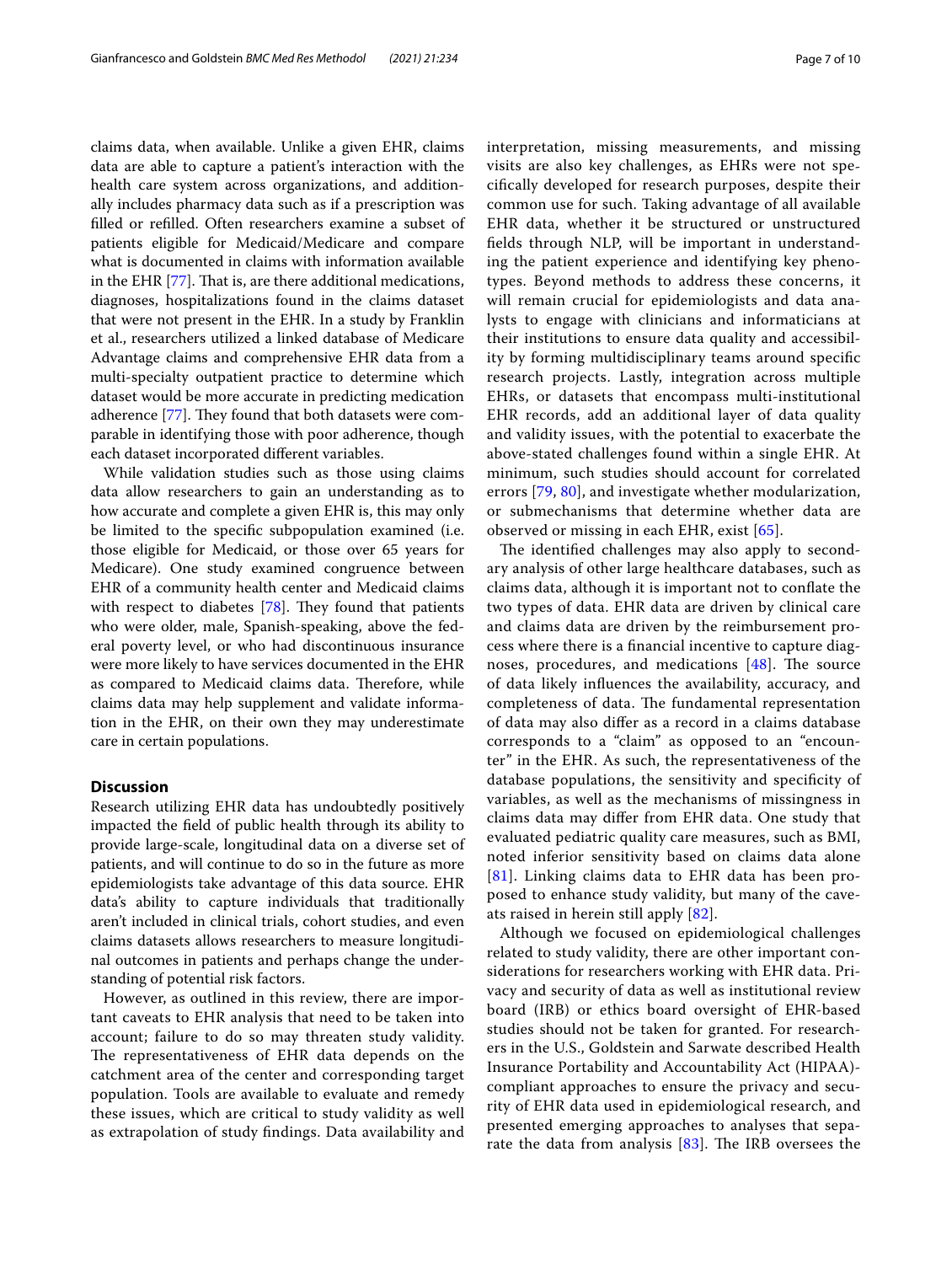data collection process for EHR-based research and through the HIPAA Privacy Rule these data typically do not require informed consent provided they are retrospective and reside at the EHR's institution [[84\]](#page-9-13). Such research will also likely receive an exempt IRB review provided subjects are non-identifable.

## **Conclusions**

As EHRs are increasingly being used for research, epidemiologists can take advantage of the many tools and methods that already exist and apply them to the key challenges described above. By being aware of the limitations that the data present and proactively addressing them, EHR studies will be more robust, informative, and important to the understanding of health and disease in the population.

#### **Abbreviations**

BMI: Body Mass Index; EHR: Electronic Health Record; ICD: International Classifcation of Diseases; IRB: Institutional review board/ethics board; HIPAA: Health Insurance Portability and Accountability Act; NLP: Natural Language Processing; SDOH: Social Determinants of Health; SES: Socioeconomic Status.

#### **Acknowledgements**

The authors thank Dr. Annemarie Hirsch, Department of Population Health Sciences, Geisinger, for assistance in conceptualizing an earlier version of this work.

#### **Authors' contributions**

Both authors conceptualized, wrote, and approved the fnal submitted version.

#### **Funding**

Research reported in this publication was supported in part by the National Institute of Arthritis and Musculoskeletal and Skin Diseases of the National Institutes of Health under Award Number K01AR075085 (to MAG) and the National Institute Of Allergy And Infectious Diseases of the National Institutes of Health under Award Number K01AI143356 (to NDG). The content is solely the responsibility of the authors and does not necessarily represent the official views of the National Institutes of Health.

#### **Availability of data and materials**

All data and materials used in this review are described herein.

#### **Declarations**

**Ethics approval and consent to participate**

Not applicable

#### **Consent for publication**

Not applicable

#### **Competing interests**

The authors have no competing interests to declare

#### **Author details**

<sup>1</sup> Division of Rheumatology, University of California School of Medicine, San Francisco, CA, USA. <sup>2</sup> Department of Epidemiology and Biostatistics, Drexel University Dornsife School of Public Health, 3215 Market St., Philadelphia, PA 19104, USA.

Received: 2 July 2021 Accepted: 28 September 2021 Published online: 27 October 2021

#### **References**

- <span id="page-7-0"></span>1. Adler-Milstein J, Holmgren AJ, Kralovec P, et al. Electronic health record adoption in US hospitals: the emergence of a digital "advanced use" divide. J Am Med Inform Assoc. 2017;24(6):1142–8.
- <span id="page-7-1"></span>2. Office of the National Coordinator for Health Information Technology. 'Office-based physician electronic health record adoption', Health IT quick-stat #50. [dashboard.healthit.gov/quickstats/pages/physician-ehr](http://dashboard.healthit.gov/quickstats/pages/physician-ehr-adoption-trends.php)[adoption-trends.php.](http://dashboard.healthit.gov/quickstats/pages/physician-ehr-adoption-trends.php) Accessed 15 Jan 2019.
- <span id="page-7-2"></span>3. Cowie MR, Blomster JI, Curtis LH, et al. Electronic health records to facilitate clinical research. Clin Res Cardiol. 2017;106(1):1–9.
- <span id="page-7-3"></span>4. Casey JA, Schwartz BS, Stewart WF, et al. Using electronic health records for population health research: a review of methods and applications. Annu Rev Public Health. 2016;37:61–81.
- <span id="page-7-4"></span>5. Verheij RA, Curcin V, Delaney BC, et al. Possible sources of bias in primary care electronic health record data use and reuse. J Med Internet Res. 2018;20(5):e185.
- <span id="page-7-5"></span>6. Ni K, Chu H, Zeng L, et al. Barriers and facilitators to data quality of electronic health records used for clinical research in China: a qualitative study. BMJ Open. 2019;9(7):e029314.
- <span id="page-7-6"></span>7. Coleman N, Halas G, Peeler W, et al. From patient care to research: a validation study examining the factors contributing to data quality in a primary care electronic medical record database. BMC Fam Pract. 2015;16:11.
- <span id="page-7-7"></span>8. Kruse CS, Stein A, Thomas H, et al. The use of electronic health records to support population health: a systematic review of the literature. J Med Syst. 2018;42(11):214.
- <span id="page-7-8"></span>9. Shortreed SM, Cook AJ, Coley RY, et al. Challenges and opportunities for using big health care data to advance medical science and public health. Am J Epidemiol. 2019;188(5):851–61.
- <span id="page-7-9"></span>10. In: Smedley BD, Stith AY, Nelson AR, editors. Unequal treatment: confronting racial and ethnic disparities in health care. Washington (DC) 2003.
- <span id="page-7-10"></span>11. Chaudhry B, Wang J, Wu S, et al. Systematic review: impact of health information technology on quality, efficiency, and costs of medical care. Ann Intern Med. 2006;144(10):742–52.
- <span id="page-7-11"></span>12. Cutler DM, Scott Morton F. Hospitals, market share, and consolidation. JAMA. 2013;310(18):1964–70.
- <span id="page-7-12"></span>13. Cocoros NM, Kirby C, Zambarano B, et al. RiskScape: a data visualization and aggregation platform for public health surveillance using routine electronic health record data. Am J Public Health. 2021;111(2):269–76.
- <span id="page-7-13"></span>14. Vader DT, Weldie C, Welles SL, et al. Hospital-acquired Clostridioides difficile infection among patients at an urban safety-net hospital in Philadelphia: demographics, neighborhood deprivation, and the transferability of national statistics. Infect Control Hosp Epidemiol. 2020;42:1–7.
- <span id="page-7-14"></span>15. Dixon BE, Gibson PJ, Frederickson Comer K, et al. Measuring population health using electronic health records: exploring biases and representativeness in a community health information exchange. Stud Health Technol Inform. 2015;216:1009.
- <span id="page-7-15"></span>16. Hernán MA, VanderWeele TJ. Compound treatments and transportability of causal inference. Epidemiology. 2011;22(3):368–77.
- <span id="page-7-16"></span>17. Casey JA, Pollak J, Glymour MM, et al. Measures of SES for electronic health record-based research. Am J Prev Med. 2018;54(3):430–9.
- <span id="page-7-17"></span>18. Polubriaginof FCG, Ryan P, Salmasian H, et al. Challenges with quality of race and ethnicity data in observational databases. J Am Med Inform Assoc. 2019;26(8-9):730–6.
- <span id="page-7-18"></span>19. U.S. Census Bureau. Health. Available at: [https://www.census.gov/topics/](https://www.census.gov/topics/health.html) [health.html](https://www.census.gov/topics/health.html). Accessed 19 Jan 2021.
- <span id="page-7-19"></span>20. Gianfrancesco MA, McCulloch CE, Trupin L, et al. Reweighting to address nonparticipation and missing data bias in a longitudinal electronic health record study. Ann Epidemiol. 2020;50:48–51 e2.
- <span id="page-7-20"></span>21. Goldstein ND, Kahal D, Testa K, Burstyn I. Inverse probability weighting for selection bias in a Delaware community health center electronic medical record study of community deprivation and hepatitis C prevalence. Ann Epidemiol. 2021;60:1–7.
- <span id="page-7-21"></span>22. Gelman A, Lax J, Phillips J, et al. Using multilevel regression and poststratifcation to estimate dynamic public opinion. Unpublished manuscript, Columbia University. 2016 Sep 11. Available at: [http://www.stat.columbia.](http://www.stat.columbia.edu/~gelman/research/unpublished/MRT(1).pdf) [edu/~gelman/research/unpublished/MRT\(1\).pdf](http://www.stat.columbia.edu/~gelman/research/unpublished/MRT(1).pdf). Accessed 22 Jan 2021.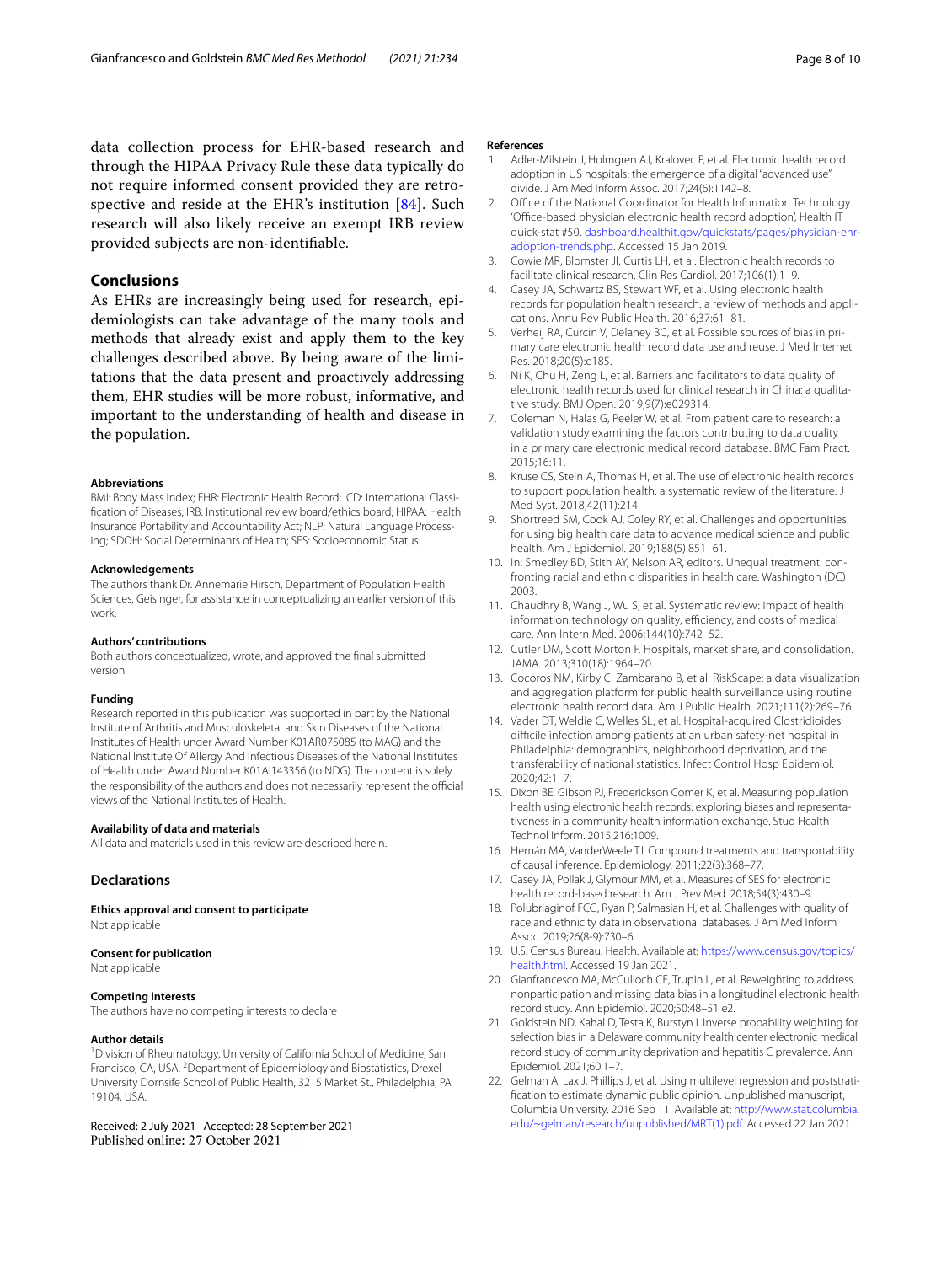- <span id="page-8-0"></span>23. Quick H, Terloyeva D, Wu Y, et al. Trends in tract-level prevalence of obesity in philadelphia by race-ethnicity, space, and time. Epidemiology. 2020;31(1):15–21.
- <span id="page-8-1"></span>24. Lesko CR, Buchanan AL, Westreich D, Edwards JK, Hudgens MG, Cole SR. Generalizing study results: a potential outcomes perspective. Epidemiology. 2017;28(4):553–61.
- <span id="page-8-2"></span>25. Westreich D, Edwards JK, Lesko CR, Stuart E, Cole SR. Transportability of trial results using inverse odds of sampling weights. Am J Epidemiol. 2017;186(8):1010–4.
- <span id="page-8-3"></span>26. Congressional Research Services (CRS). The Health Information Technology for Economic and Clinical Health (HITECH) Act. 2009. Available at: <https://crsreports.congress.gov/product/pdf/R/R40161/9>. Accessed Jan 22 2021.
- <span id="page-8-4"></span>27. Hersh WR. The electronic medical record: Promises and problems. Journal of the American Society for Information Science. 1995;46(10):772–6.
- <span id="page-8-5"></span>28. Collecting sexual orientation and gender identity data in electronic health records: workshop summary. Washington (DC) 2013.
- <span id="page-8-6"></span>29. Committee on the Recommended Social and Behavioral Domains and Measures for Electronic Health Records; Board on Population Health and Public Health Practice; Institute of Medicine. Capturing social and behavioral domains and measures in electronic health records: phase 2. Washington (DC): National Academies Press (US); 2015.
- <span id="page-8-7"></span>30. Goff SL, Pekow PS, Markenson G, et al. Validity of using ICD-9-CM codes to identify selected categories of obstetric complications, procedures and co-morbidities. Paediatr Perinat Epidemiol. 2012;26(5):421–9.
- <span id="page-8-8"></span>31. Schneeweiss S, Avorn J. A review of uses of health care utilization databases for epidemiologic research on therapeutics. J Clin Epidemiol. 2005;58(4):323–37.
- <span id="page-8-9"></span>32. Gianfrancesco MA. Application of text mining methods to identify lupus nephritis from electronic health records. Lupus Science & Medicine. 2019;6:A142.
- <span id="page-8-10"></span>33. National Library of Medicine. SNOMED CT to ICD-10-CM Map. Available at: [https://www.nlm.nih.gov/research/umls/mapping\\_projects/snome](https://www.nlm.nih.gov/research/umls/mapping_projects/snomedct_to_icd10cm.html) [dct\\_to\\_icd10cm.html](https://www.nlm.nih.gov/research/umls/mapping_projects/snomedct_to_icd10cm.html). Accessed 2 Jul 2021.
- <span id="page-8-11"></span>34. Klabunde CN, Harlan LC, Warren JL. Data sources for measuring comorbidity: a comparison of hospital records and medicare claims for cancer patients. Med Care. 2006;44(10):921–8.
- 35. Burles K, Innes G, Senior K, Lang E, McRae A. Limitations of pulmonary embolism ICD-10 codes in emergency department administrative data: let the buyer beware. BMC Med Res Methodol. 2017;17(1):89.
- <span id="page-8-12"></span>36. Asgari MM, Wu JJ, Gelfand JM, Salman C, Curtis JR, Harrold LR, et al. Validity of diagnostic codes and prevalence of psoriasis and psoriatic arthritis in a managed care population, 1996-2009. Pharmacoepidemiol Drug Saf. 2013;22(8):842–9.
- <span id="page-8-13"></span>37. Hofman S, Podgurski A. Big bad data: law, public health, and biomedical databases. J Law Med Ethics. 2013;41(Suppl 1):56–60.
- <span id="page-8-14"></span>38. Adler-Milstein J, Jha AK. Electronic health records: the authors reply. Health Aff. 2014;33(10):1877.
- <span id="page-8-15"></span>39. Geruso M, Layton T. Upcoding: evidence from medicare on squishy risk adjustment. J Polit Econ. 2020;12(3):984–1026.
- <span id="page-8-16"></span>40. Lash TL, Fox MP, Fink AK. Applying quantitative bias analysis to epidemiologic data. New York: Springer-Verlag New York; 2009.
- <span id="page-8-17"></span>41. Gustafson P. Measurement error and misclassifcation in statistics and epidemiology: impacts and Bayesian adjustments. Boca Raton: Chapman and Hall/CRC; 2004.
- <span id="page-8-18"></span>42. Duda SN, Shepherd BE, Gadd CS, et al. Measuring the quality of observational study data in an international HIV research network. PLoS One. 2012;7(4):e33908.
- <span id="page-8-19"></span>43. Shepherd BE, Yu C. Accounting for data errors discovered from an audit in multiple linear regression. Biometrics. 2011;67(3):1083–91.
- <span id="page-8-20"></span>44. Weiskopf NG, Hripcsak G, Swaminathan S, et al. Defning and measuring completeness of electronic health records for secondary use. J Biomed Inform. 2013;46(5):830–6.
- <span id="page-8-21"></span>45. Kaiser Health News. As coronavirus strikes, crucial data in electronic health records hard to harvest. Available at: [https://khn.org/news/](https://khn.org/news/as-coronavirus-strikes-crucial-data-in-electronic-health-records-hard-to-harvest/) [as-coronavirus-strikes-crucial-data-in-electronic-health-records-hard-to](https://khn.org/news/as-coronavirus-strikes-crucial-data-in-electronic-health-records-hard-to-harvest/)[harvest/](https://khn.org/news/as-coronavirus-strikes-crucial-data-in-electronic-health-records-hard-to-harvest/). Accessed 15 Jan 2021.
- <span id="page-8-22"></span>46. Reeves JJ, Hollandsworth HM, Torriani FJ, Taplitz R, Abeles S, Tai-Seale M, et al. Rapid response to COVID-19: health informatics support for outbreak management in an academic health system. J Am Med Inform Assoc. 2020;27(6):853–9.
- <span id="page-8-23"></span>47. Grange ES, Neil EJ, Stofel M, Singh AP, Tseng E, Resco-Summers K, et al. Responding to COVID-19: The UW medicine information technology services experience. Appl Clin Inform. 2020;11(2):265–75.
- <span id="page-8-24"></span>48. Madigan D, Ryan PB, Schuemie M, et al. Evaluating the impact of database heterogeneity on observational study results. Am J Epidemiol. 2013;178(4):645–51.
- <span id="page-8-25"></span>49. Lippi G, Mattiuzzi C. Critical laboratory values communication: summary recommendations from available guidelines. Ann Transl Med. 2016;4(20):400.
- <span id="page-8-26"></span>50. Charlson ME, Pompei P, Ales KL, MacKenzie CR. A new method of classifying prognostic comorbidity in longitudinal studies: development and validation. J Chronic Dis. 1987;40(5):373–83.
- <span id="page-8-27"></span>51. Jones RN. Diferential item functioning and its relevance to epidemiology. Curr Epidemiol Rep. 2019;6:174–83.
- <span id="page-8-28"></span>52. Edwards JK, Cole SR, Troester MA, Richardson DB. Accounting for misclassifed outcomes in binary regression models using multiple imputation with internal validation data. Am J Epidemiol. 2013;177(9):904–12.
- <span id="page-8-29"></span>53. Satkunasivam R, Klaassen Z, Ravi B, Fok KH, Menser T, Kash B, et al. Relation between surgeon age and postoperative outcomes: a populationbased cohort study. CMAJ. 2020;192(15):E385–92.
- 54. Melamed N, Asztalos E, Murphy K, Zaltz A, Redelmeier D, Shah BR, et al. Neurodevelopmental disorders among term infants exposed to antenatal corticosteroids during pregnancy: a population-based study. BMJ Open. 2019;9(9):e031197.
- <span id="page-8-30"></span>55. Kao LT, Lee HC, Lin HC, Tsai MC, Chung SD. Healthcare service utilization by patients with obstructive sleep apnea: a population-based study. PLoS One. 2015;10(9):e0137459.
- <span id="page-8-31"></span>56. Jung K, LePendu P, Iyer S, Bauer-Mehren A, Percha B, Shah NH. Functional evaluation of out-of-the-box text-mining tools for data-mining tasks. J Am Med Inform Assoc. 2015;22(1):121–31.
- <span id="page-8-32"></span>57. Canan C, Polinski JM, Alexander GC, et al. Automatable algorithms to identify nonmedical opioid use using electronic data: a systematic review. J Am Med Inform Assoc. 2017;24(6):1204–10.
- <span id="page-8-33"></span>58. Iqbal E, Mallah R, Jackson RG, et al. Identifcation of adverse drug events from free text electronic patient records and information in a large mental health case register. PLoS One. 2015;10(8):e0134208.
- <span id="page-8-34"></span>59. Rochefort CM, Verma AD, Eguale T, et al. A novel method of adverse event detection can accurately identify venous thromboembolisms (VTEs) from narrative electronic health record data. J Am Med Inform Assoc. 2015;22(1):155–65.
- <span id="page-8-35"></span>60. Koleck TA, Dreisbach C, Bourne PE, et al. Natural language processing of symptoms documented in free-text narratives of electronic health records: a systematic review. J Am Med Inform Assoc. 2019;26(4):364–79.
- <span id="page-8-36"></span>61. Wang L, Luo L, Wang Y, et al. Natural language processing for populating lung cancer clinical research data. BMC Med Inform Decis Mak. 2019;19(Suppl 5):239.
- <span id="page-8-37"></span>62. Banerji A, Lai KH, Li Y, et al. Natural language processing combined with ICD-9-CM codes as a novel method to study the epidemiology of allergic drug reactions. J Allergy Clin Immunol Pract. 2020;8(3):1032–1038.e1.
- <span id="page-8-38"></span>63. Zhang D, Yin C, Zeng J, et al. Combining structured and unstructured data for predictive models: a deep learning approach. BMC Med Inform Decis Mak. 2020;20(1):280.
- <span id="page-8-39"></span>64. Farmer R, Mathur R, Bhaskaran K, Eastwood SV, Chaturvedi N, Smeeth L. Promises and pitfalls of electronic health record analysis. Diabetologia. 2018;61:1241–8.
- <span id="page-8-40"></span>65. Haneuse S, Arterburn D, Daniels MJ. Assessing missing data assumptions in EHR-based studies: a complex and underappreciated task. JAMA Netw Open. 2021;4(2):e210184.
- <span id="page-8-41"></span>66. Groenwold RHH. Informative missingness in electronic health record systems: the curse of knowing. Diagn Progn Res. 2020;4:8.
- <span id="page-8-42"></span>67. Berkowitz SA, Traore CY, Singer DE, et al. Evaluating area-based socioeconomic status indicators for monitoring disparities within health care systems: results from a primary care network. Health Serv Res. 2015;50(2):398–417.
- <span id="page-8-43"></span>68. Kind AJH, Buckingham WR. Making neighborhood-disadvantage metrics accessible - the neighborhood atlas. N Engl J Med. 2018;378(26):2456–8.
- <span id="page-8-44"></span>69. Cantor MN, Thorpe L. Integrating data on social determinants of health into electronic health records. Health Af. 2018;37(4):585–90.
- <span id="page-8-45"></span>70. Adler NE, Stead WW. Patients in context--EHR capture of social and behavioral determinants of health. N Engl J Med. 2015;372(8):698–701.